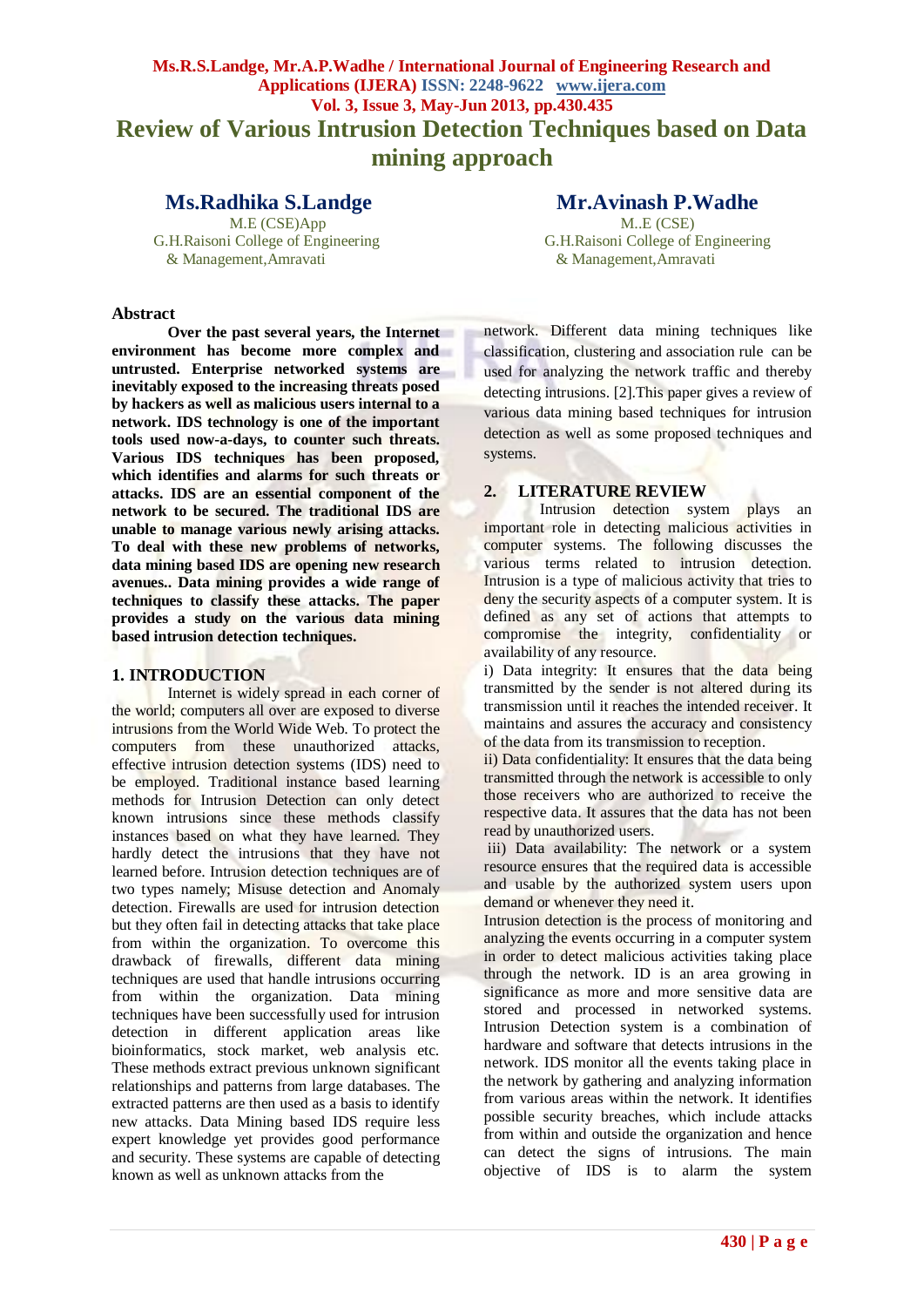administrator whenever any suspicious activity is detected in the network. In general, IDS makes two assumptions about the data set used as input for intrusion detection as follows: i) The amount of normal data exceeds the abnormal or attack data quantitatively. ii) The attack data differs from the normal data qualit1atively.

# **2.1. Major Types of Attacks**

Most intrusions occur via network by using the network protocols to attack their target systems. These kinds of connections are labeled as abnormal connections and the remaining connections as normal connections. Generally, there are four categories of attacks as follows:

A. DoS – Denial of Service : Attacker tries to prevent legitimate users from accessing the service in the target machine. For example: ping-ofdeath, SYN flood etc.

B. Probe – Surveillance and probing : Attacker examines a network to discover wellknown vulnerabilities of the target machine. These network investigations are reasonably valuable for an attacker who is planning an attack in future. For example: port-scan, ping- sweep, etc.

C. R2L – Remote to Local : Unauthorized attackers gain local access of the target machine from a remote machine and then exploit the target machines vulnerabilities. For example: guessing password etc.

D. U2R – User to Root: Target machine is already attacked, but the attacker attempts to gain access with super-user privileges. For example: buffer overflow attacks etc [2].

# **3. METHODOLOGY**

## **3.1 . Techniques for Intrusion Detection**

Each malicious activity or attack has a specific pattern. The patterns of only some of the attacks are known whereas the other attacks only show some deviation from the normal patterns. Therefore, the techniques used for detecting intrusions are based on whether the patterns of the attacks are known or unknown.

The two main techniques used are:

A*.* Anomaly Detection: It is based on the assumption that intrusions always reflect some deviations from normal patterns. The normal state of the network, traffic load, breakdown, protocol and packet size are defined by the system administrator in advance. Thus, anomaly detector compares the current state of the network to the normal behavior and looks for malicious behavior. It can detect both known and unknown attacks.

B. Misuse Detection: It is based on the knowledge of known patterns of previous attacks and system vulnerabilities. Misuse detection continuously compares current activity to known intrusion patterns to ensure that any attacker is not attempting to exploit known vulnerabilities. To accomplish this

task, it is required to describe each intrusion pattern in detail. It cannot detect unknown attacks.[3]

#### **3.2. Advantages and Disadvantages of Anomaly Detection and Misuse Detection**

The main disadvantage of misuse detection approaches is that they will detect only the attacks for which they are trained to detect. Novel attacks or unknown attacks or even variants of common attacks often go undetected. The main advantage of anomaly detection approaches is the ability to detect novel attacks or unknown attacks against software systems, variants of known attacks, and deviations of normal usage of programs regardless of whether the source is a privileged internal user or an unauthorized external user. The disadvantage of the anomaly detection approach is that well-known attacks may not be detected, particularly if they fit the established profile of the user. Once detected, it is often difficult to characterize the nature of the attack for forensic purposes. Finally a high false positive rate may result for a narrowly trained detection algorithm, or conversely, a high false negative rate may result for a broadly trained anomaly detection approach.[4]

#### **1.3 Need of Data Mining In Intrusion Detection**

Data Mining refers to the process of extracting hidden, previously unknown and useful information from large databases. It is a convenient way of extracting patterns and focuses on issues relating to their feasibility, utility, efficiency and scalability. Thus data mining techniques help to detect patterns in the data set and use these patterns to detect future intrusions in similar data. The following are a few specific things that make the use of data mining important in an intrusion detection system:

- i) Manage firewall rules for anomaly detection.
- ii) Analyze large volumes of network data.
- iii) Same data mining tool can be applied to different data sources.
- iv) Performs data summarization and visualization.
- v) Differentiates data that can be used for deviation analysis.
- vi) Clusters the data into groups such that it possess high intra-class similarity and low inter-class similarity.

#### **3.4. Data Mining Techniques for Intrusion Detection Systems**

Data mining techniques play an important role in intrusion detection systems. Different data mining techniques like classification, clustering, association rule mining are used frequently to acquire information about intrusions by observing and analyzing the network data. The following describes the different data mining techniques: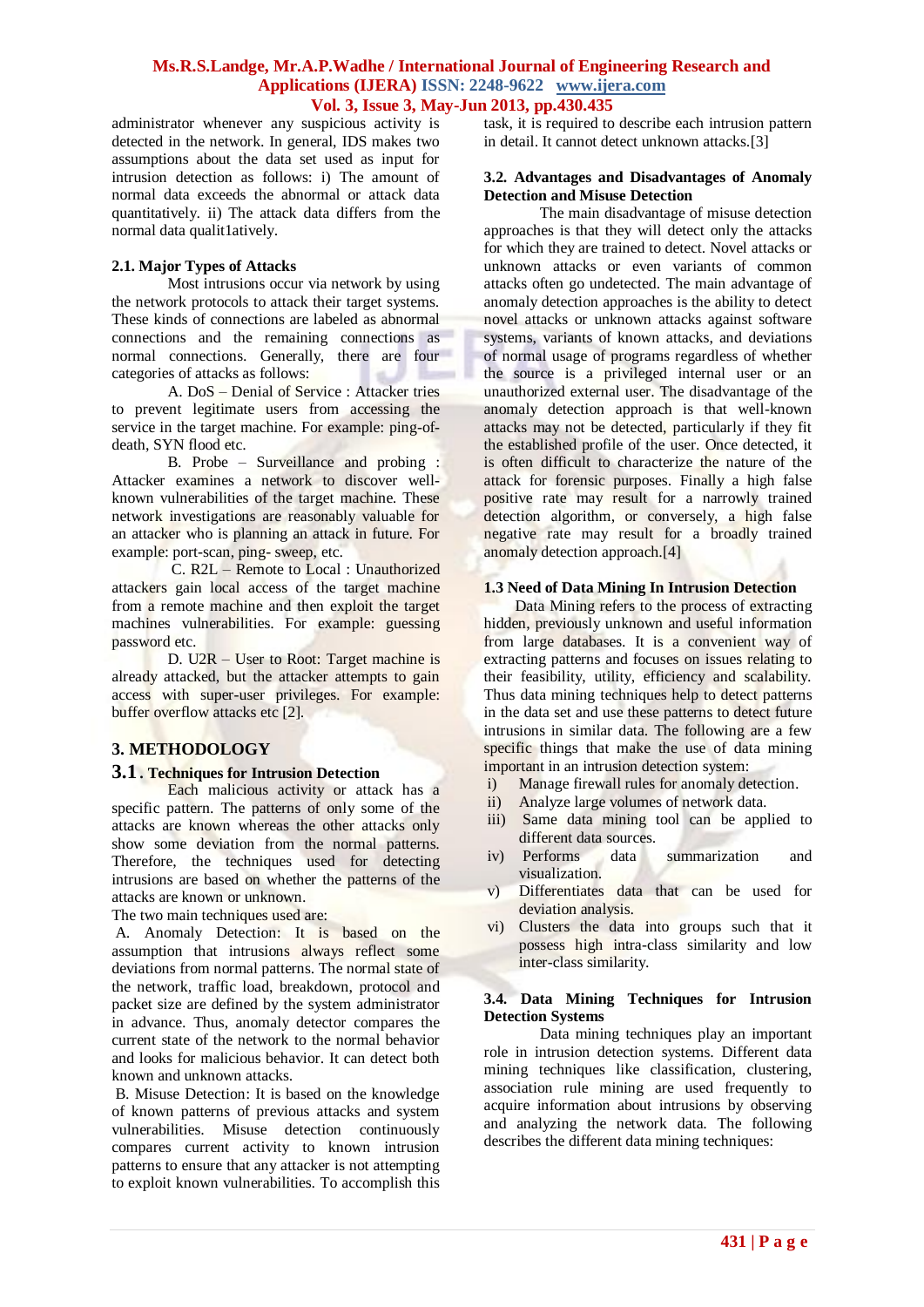A. Classification**:** It is a supervised learning technique. A classification based IDS will classify all the network traffic into either normal or malicious. Classification technique is mostly used for anomaly detection. The classification process is as follows: i) It accepts collection of items as input. ii) Maps the items into predefined groups or classes defined by some attributes. iii) After mapping, it outputs a classifier that can accurately predict the class to which a new item belongs.

B. Association Rule**:** This technique searches a frequently occurring item set from a large dataset. Association rule mining determines association rules and/or correlation relationships among large set of data items. The mining process of association rule can be divided into two steps as follows: i) Frequent Item set Generation Generates all set of items whose support is greater than the specified threshold called as minsupport. ii) Association Rule Generation From the previously generated frequent item sets, it generates the association rules in the form of ―if then statements that have confidence greater than the specified threshold called as minconfidence. The basic steps for incorporating association rule for intrusion detection are as follows: i) The network data is arranged into a database table where each row represents an audit record and each column is a field of the audit records. ii) The intrusions and user activities shows frequent correlations among the network data. Consistent behaviors in the network data can be captured in association rules. iii) Rules based on network data can continuously merge the rules from a new run to aggregate rule set of all previous runs. iv) Thus with the association rule, we get the capability to capture behavior for correctly detecting intrusions and hence lowering the false alarm rate.

C. Clustering**:** It is an unsupervised machine learning mechanism for discovering patterns in unlabeled data. It is used to label data and assign it into clusters where each cluster consists of members that are quite similar. Members from different clusters are different from each other. Hence clustering methods can be useful for classifying network data for detecting intrusions. Clustering can be applied on both Anomaly detection and Misuse detection. The basic steps involved in identifying intrusion are follows : i) Find the largest cluster. which consists of maximum number of instances and label it as normal. ii) Sort the remaining clusters in an ascending order of their distances to the largest cluster. iii) Select the first K1 clusters so that the number of data instances in these clusters sum up to  $\frac{1}{4}$  M and label them as normal, where  $\degree$  is the percentage of normal instances. iv) Label all other clusters as malicious. v)After clustering, heuristics are used to automatically label each cluster as either normal or malicious. The self-labeled clusters are then used to detect attacks in a separate test dataset. From the three data mining techniques discussed above clustering is widely used for intrusion detection because of the following advantages over the other techniques:

i) Does not require the use of a labeled data set for training. ii) No manual classification of training data needs to be done. iii) Need not have to be aware of new types of intrusions in order for the system to be able to detect them.

#### **3.5. Where to do Intrusion Detection**

According to the monitored system, the source of input information can be on a host or network or host and network. Thus IDS is further classified into three categories as follows :

i) Network-based intrusion detection system (NIDS) It is an independent platform that identifies intrusions by examining network traffic and monitors multiple hosts. Network intrusion detection systems gain access to network traffic by connecting to a network hub, network switch configured for port mirroring, or network tap.

# ii) Host-based intrusion detection system (HIDS)

It consists of an agent on a host that identifies intrusions by analyzing system calls, application logs, file-system modifications (binaries, password files, capability databases, Access control lists, etc.) and other host activities and state. In a HIDS, sensors usually consist of a software agent.

iii) Hybrid Intrusion detection system (Hybrid IDS) It complements HIDS system by the ability of monitoring the network traffic for a specific host; it is different from the NIDS that monitors all network traffic . In computer security, a Network Intrusion Detection System (NIDS) is an intrusion detection system that attempts to discover unauthorized access to a computer network by analysing traffic on the network for signs of malicious activity[3].

# **3.6. New techniques introduced for IDS based on data mining**

#### **3.6.1 Multi Agent Based Approach For Network Intrusion Detection**

In a multi agent based approach is used for network intrusion detection. An adaptive NIDS will be used. Here more numbers of agents are used which will be continuously monitoring the data to check for any intruder which might have entered in the system. Each agent is trained accordingly so that it can check for any type of intruder entering into the system. There are five types of agent based on three data mining techniques, which are clustering, association rules and sequential association rules approaches. The problem is that current NIDS are tuned specifically to detect known service level network attacks. Attempts to expand beyond this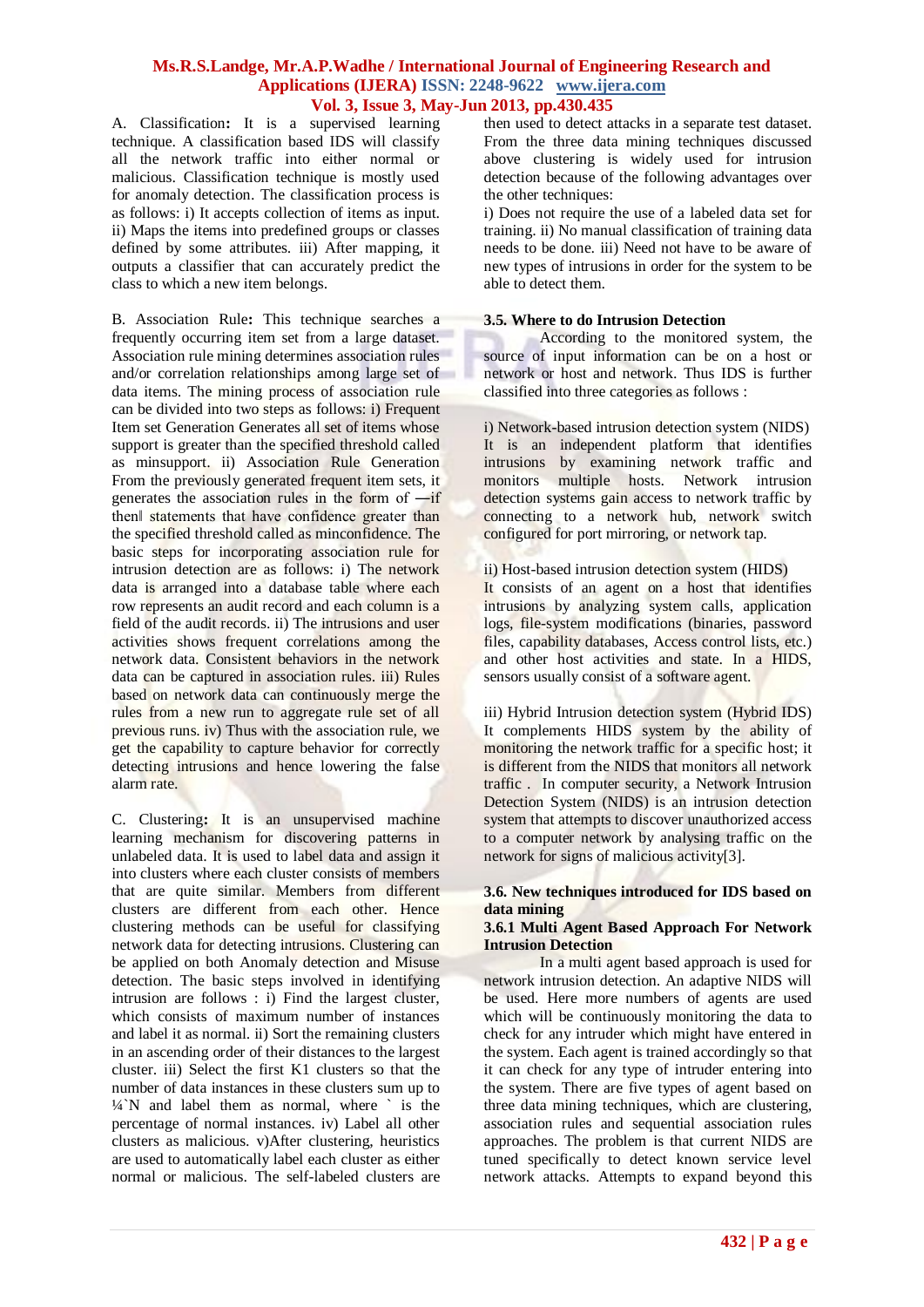limited realm typically results in an unacceptable level of false positives. At the same time, enough data exists or could be collected to allow network administrators to detect these policy violations. Unfortunately, the data is so volumous, and the analysis process so time consuming, that the administrators don't have the resources to go through it all and find the relevant knowledge, save for the most exceptional situations, such as after the organization has taken a large loss and the analysis is done as part of a legal investigation. In other words, network administrators don't have the resources to proactively analyze the data for policy violations, especially in the presence of a high number of false positives that cause them to waste their limited resources. An adaptive NIDS based on data mining techniques is proposed. However, unlike most of the current researches, which only one engine is used for detection of various attacks; the system is constructed by a multi-agent, which are totally different in both training and detection processes. After training with normal traffic for a network behavior, when new type of attack comes, the system can detect such anomaly by distinguishing it from normal traffic [5].

### **3.6.2 Intrusion detection using fuzzy logic and data mining**

The method extracts fuzzy classification rules from numerical data, applying a heuristic learning procedure. The learning procedure initially classifies the input space into non-overlapping activation rectangles corresponding to different output intervals.There is no overlapping and inhibition areas. However, the disadvantage listed is, the high false positive rates which is the primary scaling of all the IDS. Researcher describes the approaches to address three types of issues: accuracy, efficiency, and usability.First issues of improving accuracy is achieved by using data mining programs to analyze audit data and extract features that can distinguish normal activities from intrusions. Second issue, efficiency is improved by analyzing the computational costs of features and a multiplemodel cost-based approach is used to produce detection models with low cost and high accuracy. Third issue, improved usability, is solved by using adaptive learning algorithms to facilitate model construction and incremental updates; unsupervised anomaly detection algorithms are used to reduce the reliance on labelled data. Researchers developed the Fuzzy Intrusion Recognition Engine (FIRE) using fuzzy sets and fuzzy rules. FIRE uses simple data mining techniques to process the network input data and generate fuzzy sets for every observed feature. The fuzzy sets are then used to define fuzzy rules to

detect individual attacks. FIRE does not establish any sort of model representing the current state of the system, but instead relies on attack specific rules for detection. Instead, FIRE creates and applies fuzzy logic rules to the audit data to classify it as normal or anomalous. Dickerson et al. found that the approach is particularly effective against port scans and probes. The primary disadvantage to this approach is the labour intensive rule generation process. The research work shown by Figure 3.5 can be considered as an extension of the above work by automating the rule generation process.



Figure 3.5A ID model using neural networks and fuzzy logic

The model combines neural networks and fuzzy logic. This system works by mapping a template graph and user action graph to determine patterns of misuse. The output of this mapping process will be used by the central strategic engine to determine whether an intrusion has taken place or not. The major drawback is that new type attacks rules need to be given by the external security officer i.e. it does not automate rule generation process and more number of components prevents it from working fast. [6].

#### **3.6.3 Data Mining And Real Time IDSs**

Even though offline processing has a number of significant advantages, data mining techniques can also be used to enhance IDSs in real time. Lee were one of the first to address important and challenging issues of accuracy, efficiency, and usability of real-time IDSs. They implemented feature extraction and construction algorithms for labeled audit data. Eg. entropy, conditional entropy, relative entropy, information gain, and information cost to capture intrinsic characteristics of normal data and use such measures to guide the process of building and evaluating anomaly detection models. A serious limitation of their approaches (as well as with most existing IDSs) is that they only do intrusion detection at the network or system level. However, with the rapid growth of e-Commerce and e-Government applications, there is an urgent need to do intrusion detection at the application-level.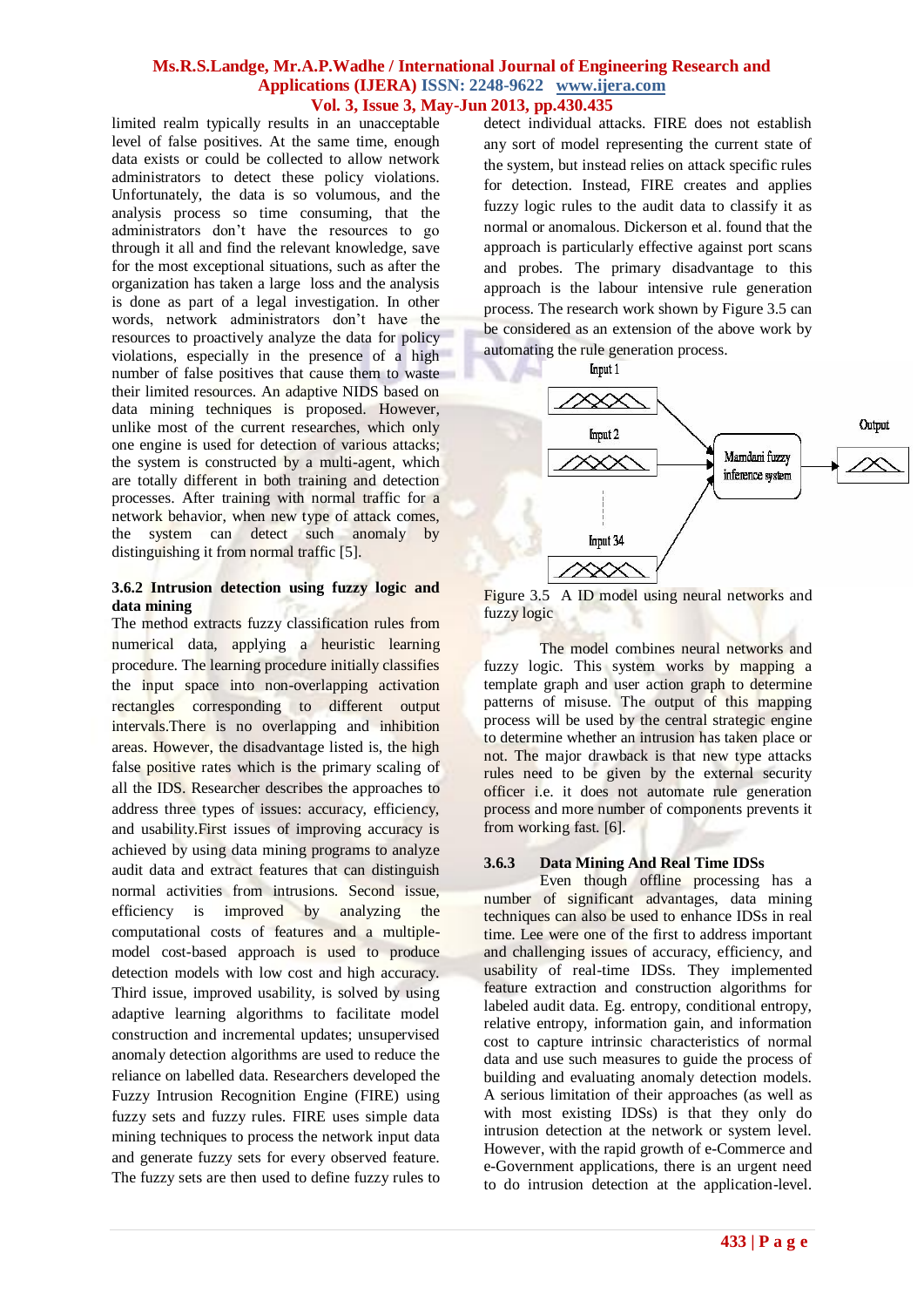This is because many attacks may focus on applications that have no effect on the underlying network or system activities.[7]

# **4. SURVEY OF APPLIED TECHNIQUES**

In this section we present a survey of data mining techniques that have been applied to IDSs by various research groups.

# **4.1. Machine Learning**

Machine Learning is the study of computer algorithms that improve automatically through experience. Applications range from data mining programs that discover general rules in large data sets, to information filtering systems that automatically learn users' interests. In contrast to statistical techniques, machine learning techniques are well suited to Clustering and Classification are probably the two most popular machine learning problems. Techniques that address both of these problems have been applied to IDSs.

# **4.1.1 Cla1ssification Techniques**

In a classification task in machine learning, the task is to take each instance of a dataset and assign it to a particular class. A classification based IDS attempts to classify all traffic as either normal or malicious. The challenge in this is to minimize the number of false positives (classification of normal traffic as malicious) and false negatives (classification of malicious traffic as normal). Five general categories of techniques have been tried to perform classification for intrusion detection purposes:

a) Neural Networks : The application of neural networks for IDSs has been investigated by a number of researchers. Neural networks provide a solution to the problem of modeling the users' behavior in anomaly detection because they do not require any explicit user model. Neural networks for intrusion detection were first introduced as an alternative to statistical techniques in the IDES intrusion detection expert system to model . The researcher McHugh have pointed out that advanced research issues on IDSs should involve the use of pattern recognition and learning by example approaches for one reason:

• The capability of learning by example allows the system to detect new types of intrusion.

A different approach to anomaly detection based on neural networks is proposed by Lee et al. While previous works have addressed the anomaly detection problem by analyzing the audit records produced by the operating system, in this approach, anomalies are detected by looking at the usage of network protocols.

b) Fuzzy Logic : Fuzzy logic is derived from fuzzy set theory dealing with reasoning that is approximate rather than precisely deduced from classical predicate logic. An enhancement of the fuzzy data mining approach has also been applied by Florez et al. The authors use fuzzy data mining techniques to extract patterns that represent normal behavior for intrusion detection. Luo also attempted classification of the data using Fuzzy logic rules.

c) Genetic Algorithm : Genetic algorithms were originally introduced in the field of computational biology. Since then, they have been applied in various fields with promising results. Fairly recently, researchers have tried to integrate these algorithms with IDSs.

d) Support Vector Machine : Support vector machines (SVMs) are a set of related supervised learning methods used for classification and regression. SVMs attempt to separate data into multiple classes. Mukkamala, Sung, et al. used a more conventional SVM approach. They used five SVMs, one to identify normal traffic, and one to identify each of the four types of malicious activity in the KDD Cup dataset. Eskin et al. and Honig et al. used an SVM in addition to their clustering methods for unsupervised learning. The achieved performance was comparable to or better than both of their clustering methods.

# **4.1.2 Clustering Techniques**

Data clustering is a common technique for statistical data analysis, which is used in many fields, including machine learning, data mining, pattern recognition, image analysis and bioinformatics. Clustering is the classification of similar objects into different groups, or more precisely, the partitioning of a data set into subsets (clusters), so that the data in each subset (ideally) share some common trait - often proximity according to some defined distance measure. Machine learning typically regards data clustering as a form of unsupervised learning. Clustering is useful in intrusion detection as malicious activity should cluster together, separating itself from nonmalicious activity. Clustering provides some significant advantages over the classification techniques already discussed, in that it does not require the use of a labeled data set for training[7].

# **4.1.2 Existing Systems**

In this section, we present some of the implemented systems that apply data mining techniques in the field of Intrusion Detection.

a) The MINDS System : The Minnesota Intrusion Detection System (MINDS), uses data mining techniques to automatically detect attacks against computer networks and systems. While the longterm objective of MINDS is to address all aspects of